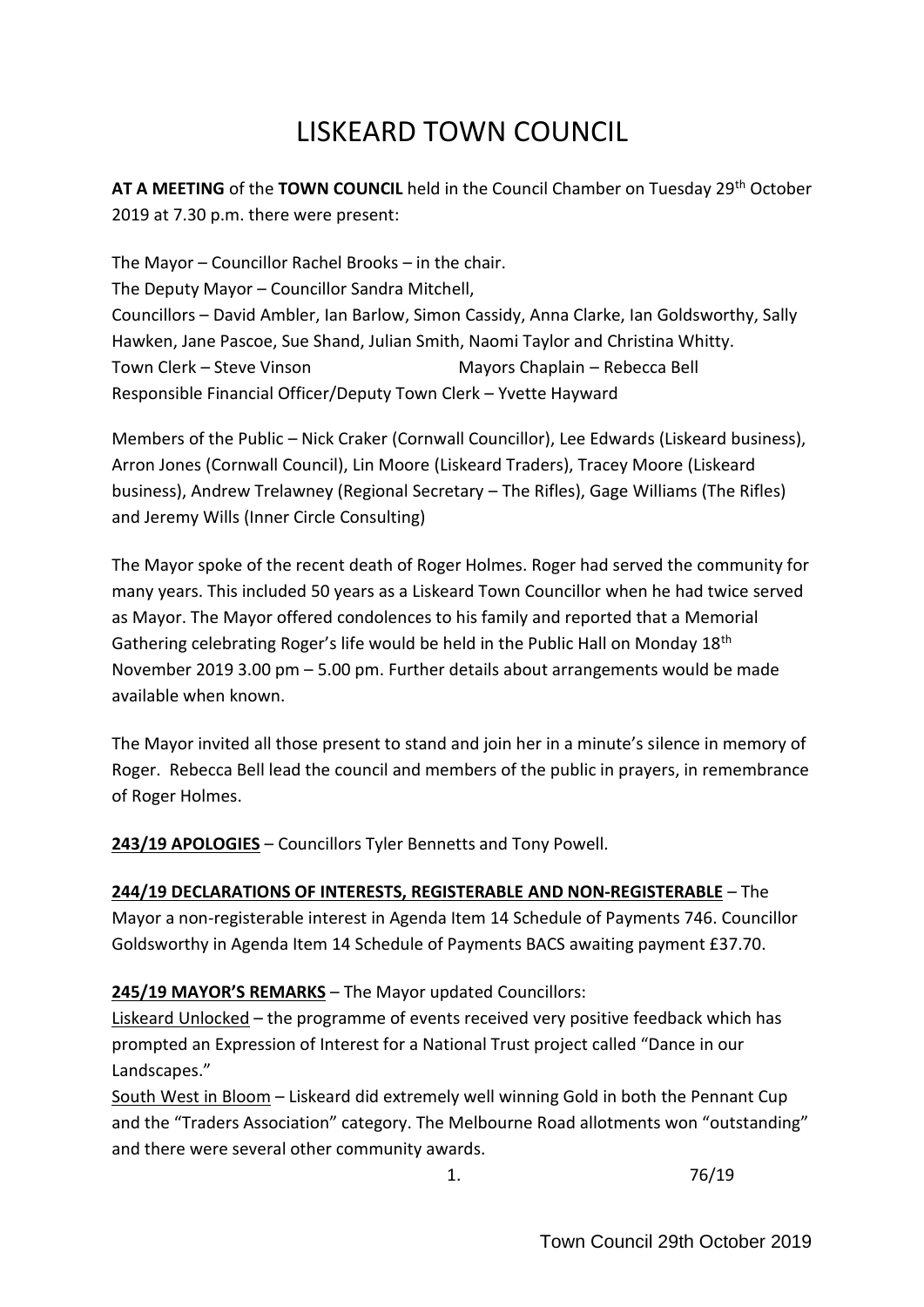Cattle Market Makers project – a lot of further work has been undertaken regarding developing the full application. A number of meetings had been held with Plymouth College of Art, the Growth Hub, Skills Hub and Adult Education. It was intended to present a draft application to a Special meeting of Council on  $7<sup>th</sup>$  November 2019 in order to meet the 11<sup>th</sup> November 2019 submission deadline.

Julian German (Cornwall Council Leader) – met the Mayor when he visited the Liskeard to look at the Liskeard station elements of the Looe Valley Trail and the cattle market site. He was very positive and underlined the fact that the Cornwall Council support was a response to us working together as a community to present proposals.

Future Engagements – The Mayor invited councillors to join her at the Field of Remembrance event held at the Celtic Cross on the Parade at 1.50 pm on Sunday 3<sup>rd</sup> November 2019.

# **246/19 TO RECEIVE AND ADOPT THE MINUTES OF THE 27TH AUGUST 2019 COUNCIL**

**MEETING:** – The Mayor proposed, Councillor Cassidy seconded, and the Council **RESOLVED** to **ADOPT** the minutes of the Council meeting held on 27th August 2019.

**247/19 PUBLIC PARTICIPATION** - The Mayor reported apologies from John Hesketh (Liskeard in Bloom). John would have reported on a positive achievement in the South West in Bloom awards. Liskeard in Bloom were keen to get involved with the planting to support the Events License proposal at 27.

Lin Moore (Liskeard Traders Association) said that the Liskeard Traders Association were preparing an economic report.

Lee Edwards (Liskeard business) reported that he was supportive of the proposals to have an Events area license in part of the former cattle market site.

**248/19 FREEDOM OF THE RIFLES PRESENTATION** – Lieutenant Colonel A R Trelawny (Retired) – outlined the history of the Rifles and its role within the army. He indicated the process of granting, accepting and exercising the Freedom of the Town. This included the availability of the troops and the band to carry out a full march through the town. The Mayor thanked Lieutenant Colonel A R Trelawny (Rtd.) for his presentation.

**249/19 FREEDOM OF THE RIFLES REPORT** – Councillor Cassidy proposed, Councillor Shand seconded and the Council **RESOLVED** that it would complete the process to formally offer the Freedom of the Town to the Rifles.

2. 77/19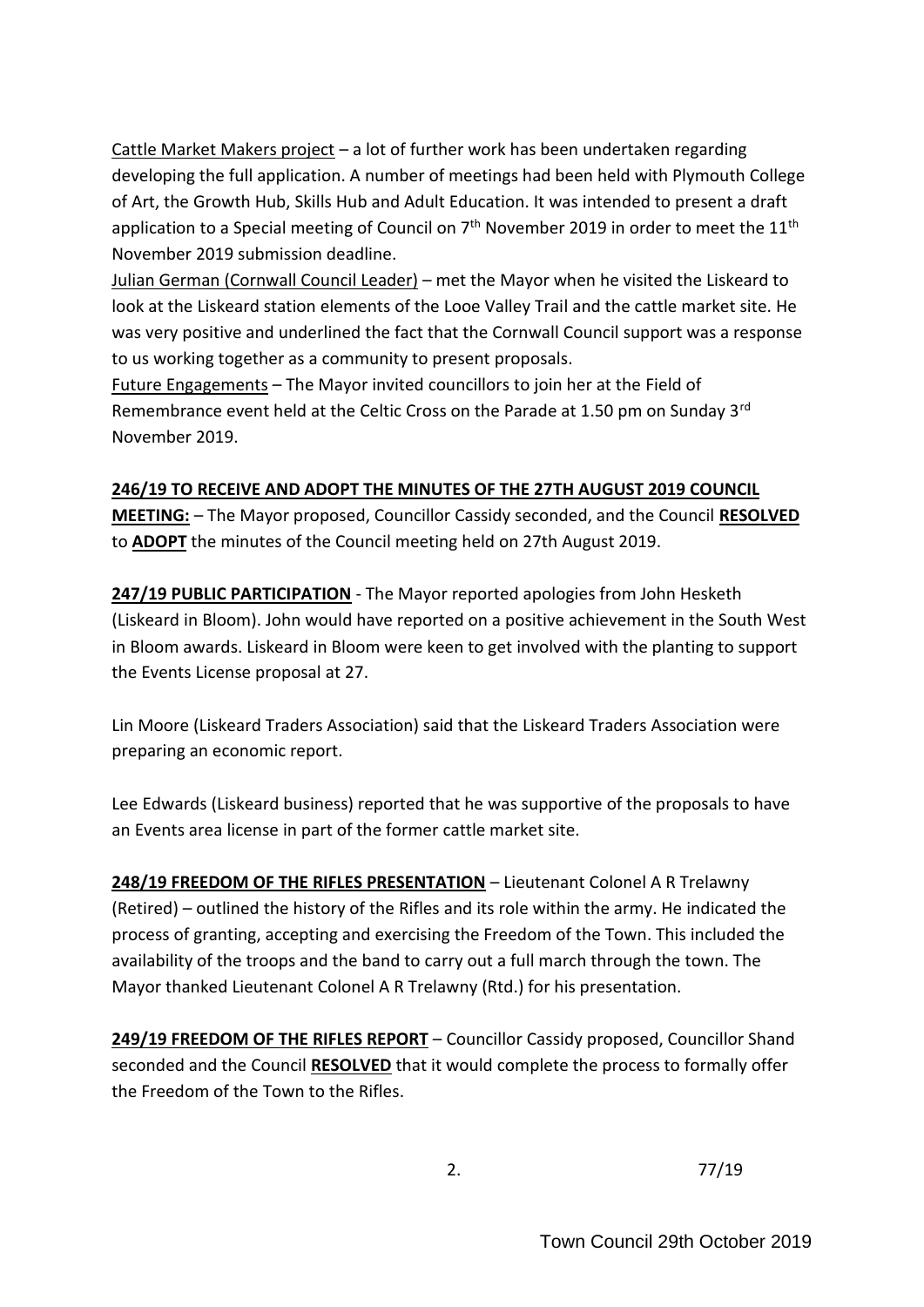# **250/19 FORMER CATTLE MARKET SITE – REGENERATION PHASE 1 WORKSPACE CENTRE**

**PROJECT** – Jeremy Wills (Inner Circle consulting) – spoke on the presentation which was on the screen and had been distributed. He outlined the benefits of the high specification of the approximately 1,200 sq m / 12,000 sq ft of workspace in phase 1 and the location of the development close to the town centre. The areas for further phases were also sketched out and will be worked on and consulted on in more detail at a later stage. The project was being grant funded which placed time factors on its progression. There would be an opportunity for wider consultation in December.

Councillors asked questions on a range of issues and expressed their support for the phase 1 project.

### **251/19 COMMITTEE MEETINGS – MINUTES:**

**a. PLANNING COMMITTEE HELD ON MONDAY 2ND SEPTEMBER 2019** – Councillor Taylor proposed, Councillor Smith seconded and the Council **RESOLVED** to **NOTE** the minutes of the Planning Committee held on 2<sup>nd</sup> September 2019.

**b. FACILITIES COMMITTEE HELD ON TUESDAY 10TH SEPTEMBER 2019** – Councillor Goldsworthy proposed, Councillor Clarke seconded, and the Council **RESOLVED** to **NOTE** the minutes of the Facilities Committee held on 10<sup>th</sup> September 2019.

Councillor Goldsworthy indicated that Motion "a) Minute 167/19 – RECOMMEND to Council that the Facilities Manager endeavours to seek expressions of interest in the mobile hoist pending a final recommendation to Council to dispose." should be referred to the Facilities Committee. It was agreed.

Councillor Goldsworthy proposed, Councillor Hawken seconded and the Council **RESOLVED** to progress the option to devolve the ownership of these four sections of land (Dean Street and Pound Street), currently in the ownership of Cornwall Council and the Highways Agency.

**c. FINANCE, ECONOMIC DEVELOPMENT & GENERAL PURPOSES COMMITTEE HELD ON TUESDAY 17TH SEPTEMBER 2019** – The Mayor proposed, Councillor Whitty seconded, and the Council **RESOLVED** to **NOTE** the minutes of the Finance, Economic Development & General Purposes Committee held on 17<sup>th</sup> September 2019.

**d. PLANNING COMMITTEE HELD ON MONDAY 23RD SEPTEMBER 2019** – Councillor Taylor proposed, Councillor Whitty seconded and the Council **RESOLVED** to **NOTE** the minutes of the Planning Committee held on 23rd September 2019.

3. 78/19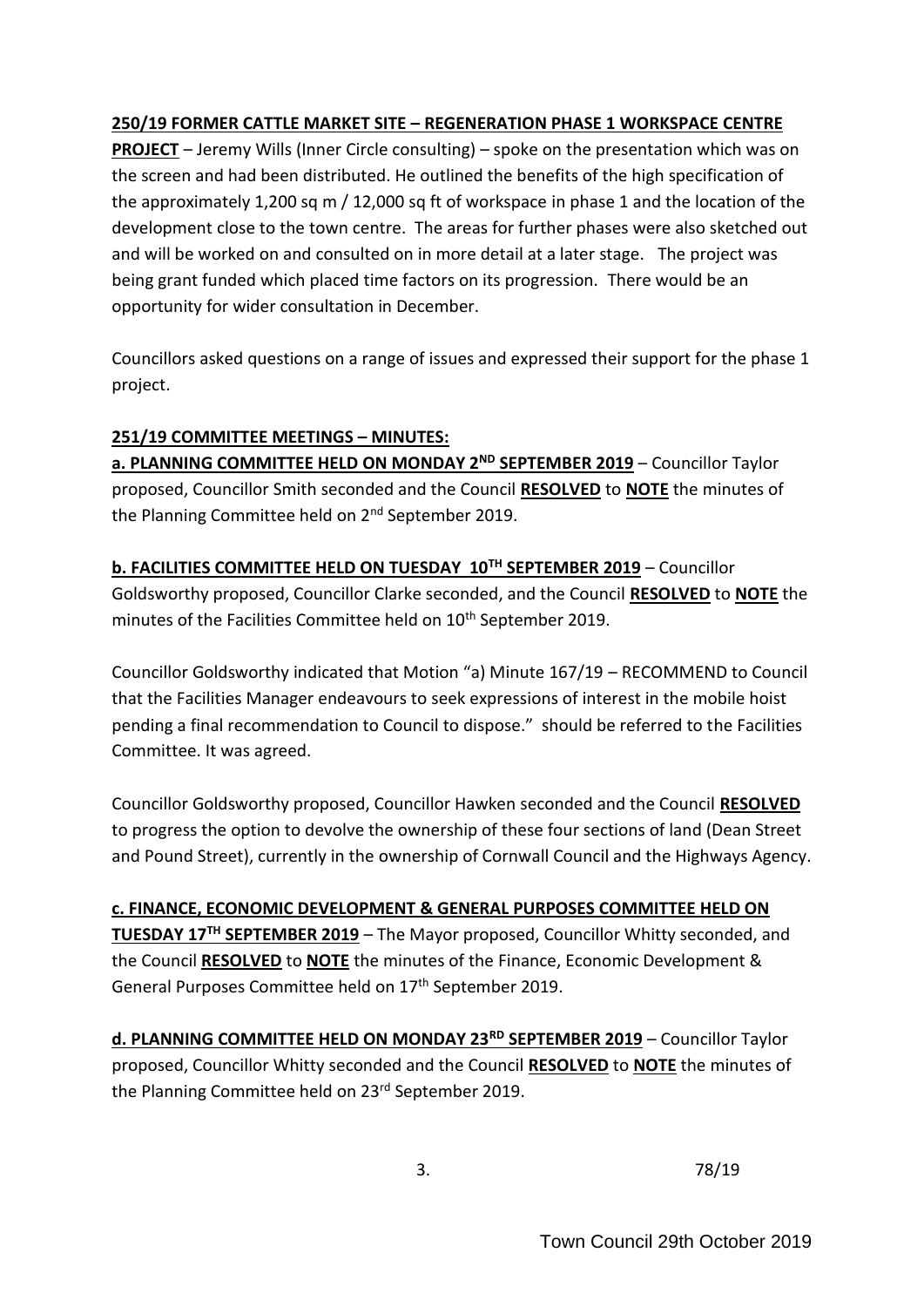**e. COMMUNICATIONS & ENGAGEMENT COMMITTEE HELD ON 24TH SEPTEMBER 2019** –

Councillor Cassidy proposed, Councillor Clarke seconded and the Council **RESOLVED** to note the minutes of the Communications & Engagement Committee held on 24th September 2019.

**MOTIONS: A) MINUTE 224.B/19** - Following discussion, Councillor Cassidy proposed, Councillor Smith seconded and the Council **RESOLVED** that the current year budget of £5,000 for brown signs and the £21,110 earmarked reserve be transferred to the General Reserve.

**B). MINUTE 228/19** – Councillor Cassidy proposed, Councillor Goldsworthy seconded and the Council **RESOLVED** to approve the Social Media policy to Council subject to the addition that all press releases should be approved by the Town Clerk or RFO & Deputy Town Clerk.

**C). MINUTE 228/19** Councillor Cassidy proposed, Councillor Shand seconded and the Council **RESOLVED** to adopt the Communications policy.

**f. PLANNING COMMITTEE HELD ON MONDAY 21ST OCTOBER 2019** – Councillor Taylor proposed, Councillor Smith seconded, and the Council **RESOLVED** to **NOTE** the minutes of the Planning Committee held on 21st October 2019.

# **252/19 TOWN CLERK'S UPDATE – ITEMS FROM THE 27TH AUGUST 2019 COUNCIL NOT**

**ALREADY ON THE AGENDA** – In addition, to the comments by the Mayor on the Cattle Market makers Project earlier in the meeting, there has been much work on other aspects of the scheme and application process. One particularly positive element was that it was now clear that if the Town Council were to lease the container units, rather than seek to purchase and own them, that element might attract a maximum 72% rate of grant support, rather than the 45% which has figured in the Expression of Interest stage.

As a consequence certain aspects of the scheme needed to be reconsidered, such as, the balance between the amount of space and the specification of the finish and equipment of the containers.

It was noted that Cornwall Council was covering the cost of the additional work required by the container design and supply company to look at the layout etc.

It was intended to present the Town Council with as much of the application form as possible for them to consider at their Special Council 7<sup>th</sup> November 2019 before the meeting of the Parks and Open Spaces Working Spaces.

4. 79/19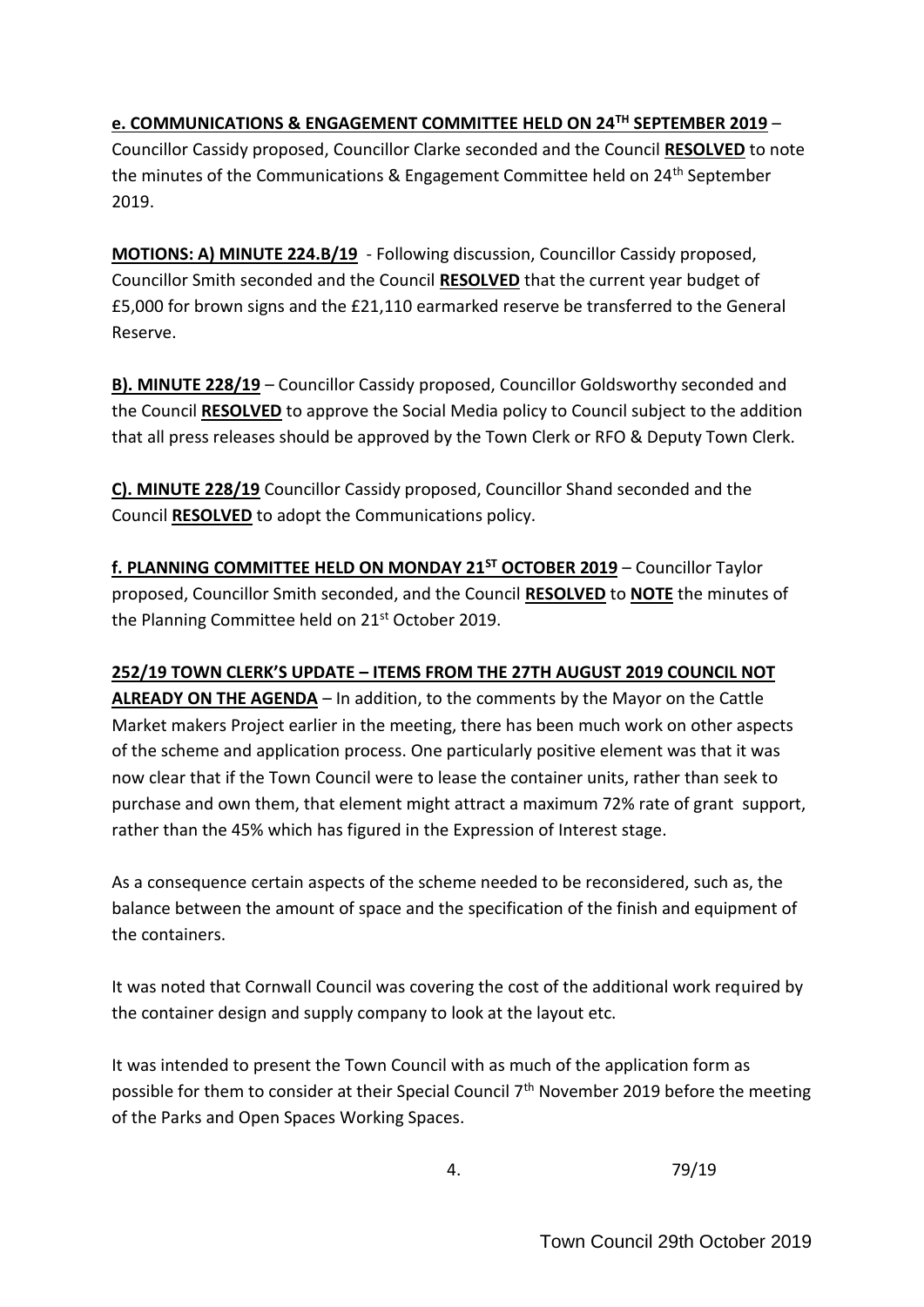### **RESPONSIBLE FINANCIAL OFFICER (RFO) REPORTS 11-14**

**253/19 EXTERNAL AUDIT** – following an explanation by the RFO and discussion of salient points, the Mayor proposed, Councillor Cassidy seconded and the Council **RESOLVED** to accept the external auditors' report and note the actions required.

**254/19 BANKING ARRANGEMENTS** – a). Councillor Smith proposed, Councillor Taylor seconded and the Council **RESOLVED** to agree the signing mandate for the HSBC and Lloyd's Bank accounts as (Councillors Brooks, Cassidy, Pascoe, Smith, Taylor and Whitty. b) Councillor Smith proposed, Councillor Taylor seconded and the Council **RESOLVED** to approve the following councillors provide electronic authorisation for the BACS payments (Councillors Brooks, Cassidy, Smith, Taylor and Whitty).

**255/19 INSURANCE** – following discussion, subject to including the Cyber cover option and not including the Terrorism Cover option from the schedule, Councillor Smith proposed, Councillor Goldsworthy seconded and the Council **RESOLVED** to agree to a new 3 year Long Term Agreement for the renewal of the insurance with the RSA.

**256/19 SCHEDULE OF PAYMENTS** – The Mayor proposed, Councillor Cassidy seconded and the Council **RESOLVED** to approve the schedule of payments.

**257/19 GRANT APPLICATION – MOOR TO SEA – LOOE VALLEY HERITAGE TRAIL** Following discussion, Councillor Shand proposed, Councillor Hawken seconded and the Council **RESOLVED** a approve a grant for £500 towards the cost of the project.

**258/19 COMMITTEE MEMBERSHIP – COUNCILLOR DAVID AMBLER –** The Mayor proposed, Councillor Cassidy seconded and the Council **RESOLVED** to approve Councillor David Ambler as a member of the Communications & Engagement Committee.

21.18 Councillor Goldsworthy declared an interest and left the room.

**259/19 CHRISTMAS CAR PARKING** Councillor Cassidy proposed, Councillor Taylor seconded and the Council **RESOLVED** to approve the dates and the Town Council financial contribution towards the locally funded element of the free Christmas parking.

21.26 Councillor Goldsworthy returned to the Chamber.

5. 80/19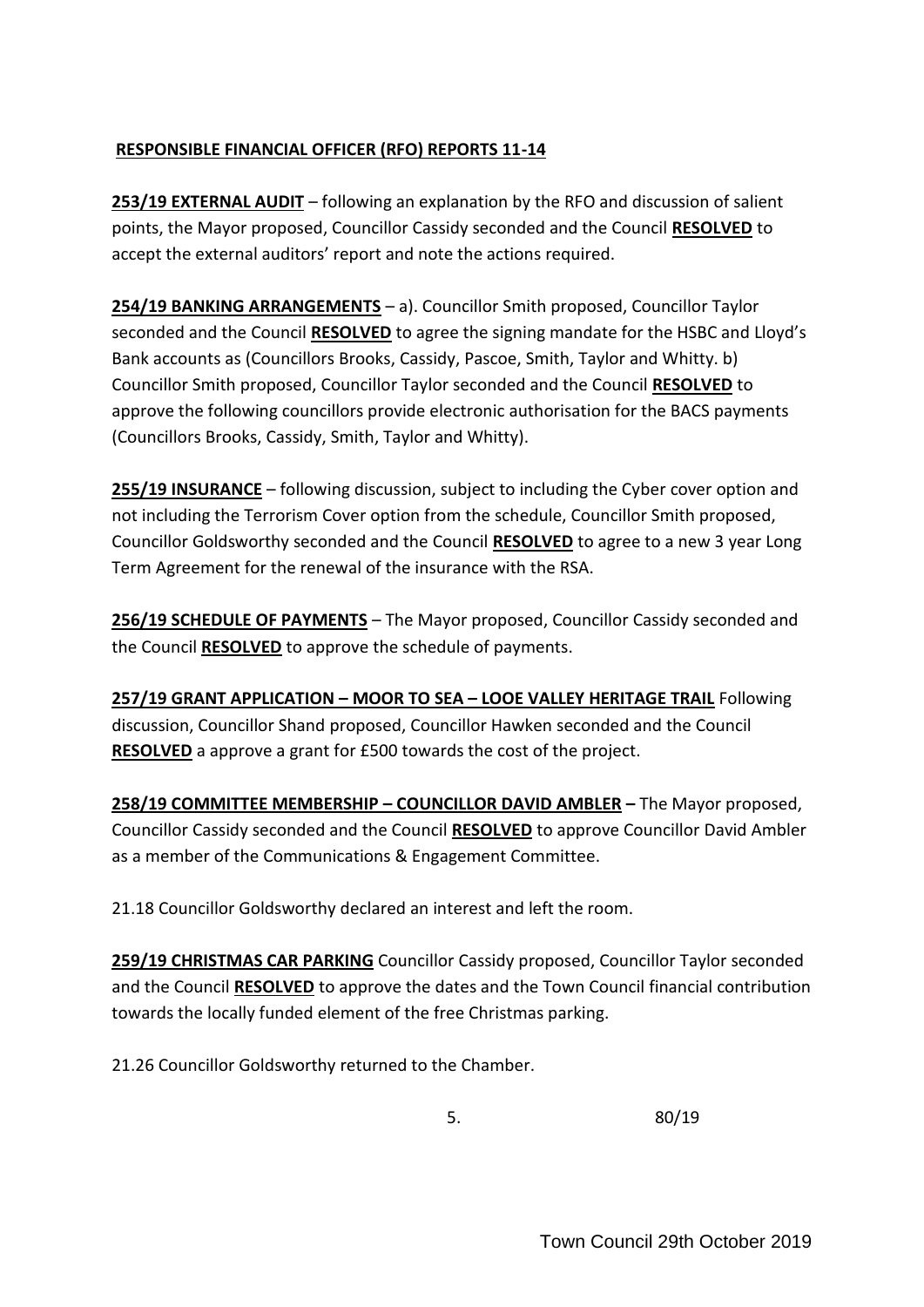# **260/19 COUNCIL AND COMMITTEE SCHEME OF DELEGATION AND TERMS OF REFERENCE**

**(SEE ATTACHED REPORT)** The Mayor proposed, Councillor Cassidy seconded and the Council **RESOLVED** to approve the updated Council and Committee Scheme of Delegation and Terms of Reference.

#### **261/19 TOWARDS A PAPERLESS COUNCIL (SEE ATTACHED PROPOSAL)**

Councillor Barlow proposed, Councillor Taylor seconded and the Council **RESOLVED** to approve the proposals.

### **262/19 CORNWALL COUNCIL PLANNING DECISIONS** – noted.

#### **263/19 CORNWALL COUNCIL COUNCILLOR UPDATES** – **Nick Craker**

Community Network Panel – work is progressing on the Highways Schemes including for years 2 and 3.

Extra Care Facility – a number of sites were being considered. Trevecca had originally been proposed.

Trevecca Industrial Estate - An update on the current situation regarding the Trevecca site would be provided.

#### **Jane Pascoe**

Access Road Improvements Rosmellon Terrace and Bonython Terrace could only be accessed by the road that was poor. Several residents there on disability scooters and they couldn't use the road as the enormous pot-holes. It does look very good now and certainly improved that area. They had unsuccessfully tried for over 30 years to get it sorted. This project had taken 2 years to put together. Liskeard in Bloom – congratulated Liskeard in Bloom and all those in the town whose hard work had helped secure the positive result.

#### **Sally Hawken** –

Cabinet Report Cattle Market – the next Cornwall Council Cabinet would be receiving a report covering the funding of the first stage workspace project.

Traffic Congestion – whilst there was some disruption the overall impact of the scheme is very beneficial.

#### **264/19 CORRESPONDENCE** – None.

**265/19 DATE OF THE NEXT MEETING** – Thursday 7<sup>th</sup> November 2019 at 6.45 pm.

The Mayor proposed, Councillor Cassidy seconded, and the Council **RESOLVED** to move into PARTII.

6. 81/19